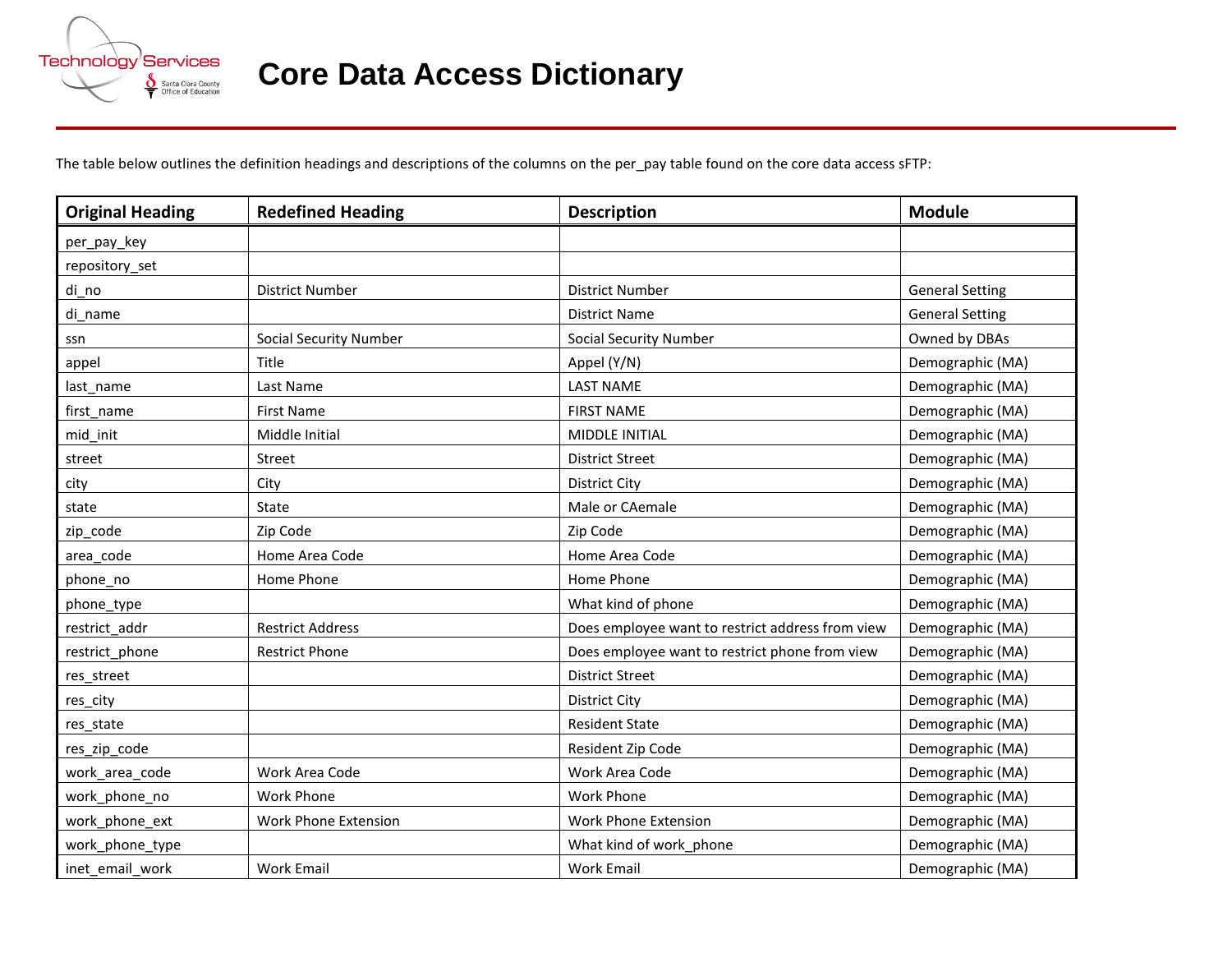



| <b>Original Heading</b> | <b>Redefined Heading</b>  | <b>Description</b>                  | <b>Module</b>    |
|-------------------------|---------------------------|-------------------------------------|------------------|
| inet email home         | <b>Personal Email</b>     | <b>Personal Email</b>               | Demographic (MA) |
| inet pin                | Pin Number                | Pin Number                          | Demographic (MA) |
| inet_flags              | N/A                       | N/A                                 | N/A              |
| sex                     | Sex                       | Male or Female                      | Demographic (MA) |
| bilingual               | <b>Bilingual Language</b> | <b>Bilingual Language</b>           | Demographic (MA) |
| fringe                  | Fringe                    | Fringe (Y/N)                        | Demographic (MA) |
| handicapped             | Handicapped               | Handicapped (Y/N)                   | Demographic (MA) |
| veteran                 | Veteran                   | Veteran (Y/N)                       | Demographic (MA) |
| loyalty_oath            | Loyalty Oath              | Loyalty Oath                        | Demographic (MA) |
| csis_status             | <b>Csis Status</b>        | <b>Csis Status</b>                  | Demographic (MA) |
| group id                | Pp Group                  | <b>PP GROUP</b>                     | Demographic (MA) |
| i9_b_stat               | <b>19 Status</b>          | 19 B Status                         | Demographic (MA) |
| i9_c_stat               |                           | 19 C status                         | Demographic (MA) |
| no dependents           | No Dependents             | Number of Dependents                | Demographic (MA) |
| ethnic                  | Ethnic                    | Ethnic                              | Demographic (MA) |
| ethnic name             | <b>Ethnic Name</b>        | <b>Ethinc Name</b>                  | Demographic (MA) |
| ethnic abbr             |                           | <b>Ethnic Abbreviation</b>          | Demographic (MA) |
| emp_type                |                           | Employee Type                       | Demographic (MA) |
| emp_type_name           |                           | <b>District Name</b>                | Demographic (MA) |
| emp_type_abbr           |                           | <b>District Abbr</b>                | Demographic (MA) |
| work loc1               | Work Location 1           | Work Location 1 number              | <b>EC Screen</b> |
| work loc1 name          |                           | <b>Work Location 1 Name</b>         | <b>EC Screen</b> |
| work loc1 abbr          |                           | <b>Work location 1 Abbreviation</b> | <b>EC Screen</b> |
| work loc2               | <b>Work Location 2</b>    | Work Location 2 number              | <b>EC Screen</b> |
| work loc2 name          |                           | Work Location 2 Name                | <b>EC Screen</b> |
| work_loc2_abbr          |                           | Work location 2 Abbreviation        | <b>EC Screen</b> |
| rc no                   | Rep Code                  | Rep Code                            | Demographic (MA) |
| rc_no_name              |                           | Rep Code Name                       | Demographic (MA) |
| rc no abbr              |                           | Rep Code abbreviation               | Demographic (MA) |
| birth_date              | <b>Birth Date</b>         | Birthday                            | Demographic (MA) |
| hire_date               | Hire Date                 | <b>Hired Date</b>                   | Demographic (MA) |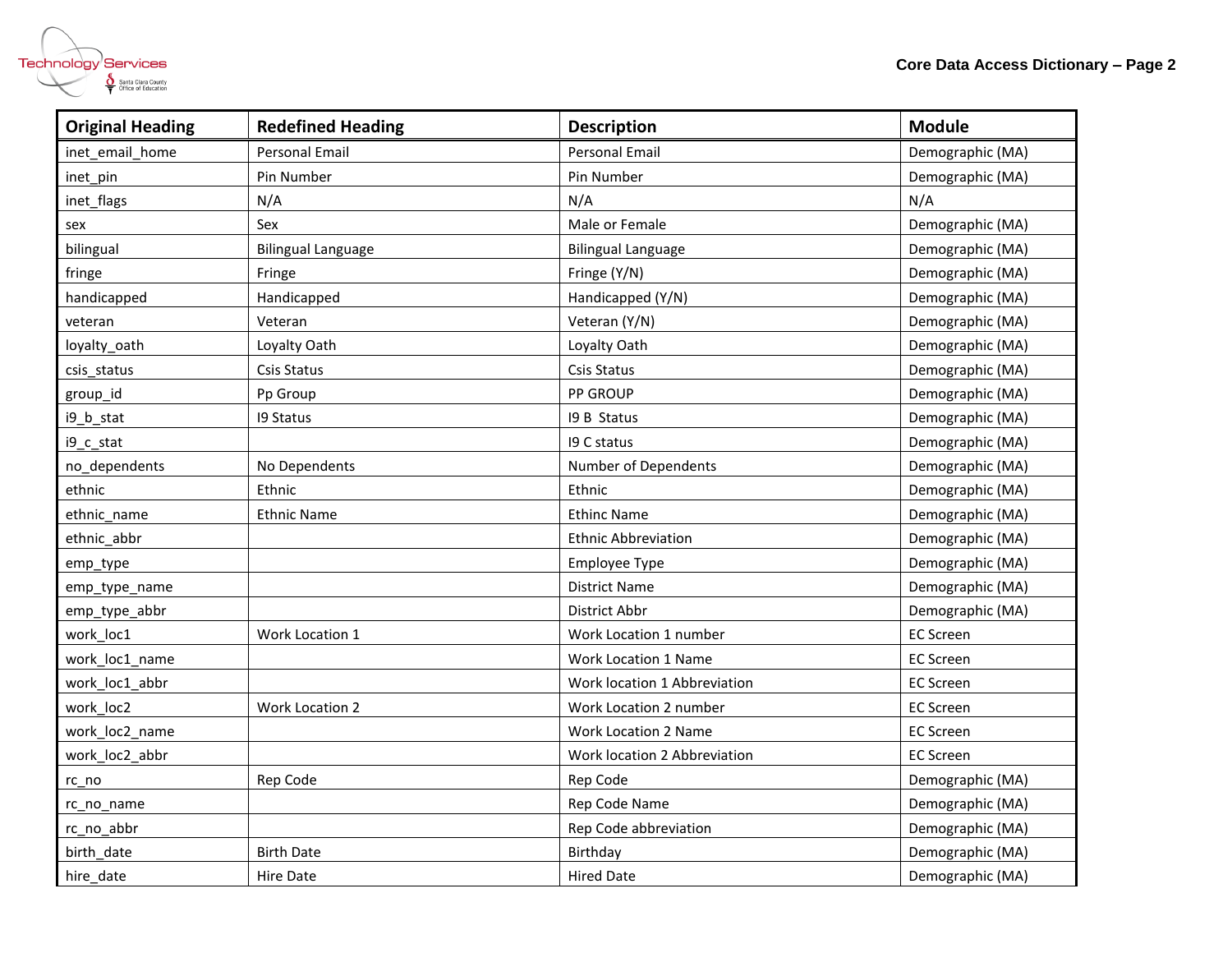



| <b>Original Heading</b> | <b>Redefined Heading</b>      | <b>Description</b>                  | <b>Module</b>          |
|-------------------------|-------------------------------|-------------------------------------|------------------------|
| rehire_date             | <b>Rehire Date</b>            | <b>Rehire Date</b>                  | Demographic (MA)       |
| ann base date           | Anniversary Base Date         | Anniversary Base Date               | Demographic (MA)       |
| long base date          | Longeity Base Date            | Longevity Base date                 | Demographic (MA)       |
| eval_due_date           | <b>Evaluation Due Date</b>    | <b>Evaluation Due Date</b>          | Demographic (MA)       |
| orig_hire_date          | Original Hire Date            | Original Hire Date                  | Demographic (MA)       |
| fingerprint_date        | <b>Fingerprint Date</b>       | <b>Fingerprint Date</b>             | Demographic (MA)       |
| sen_date                | Seniority Date                | Seniority Date                      | Demographic (MA)       |
| prev_sen_date           | Previous Seniorty Date        | <b>Previous Seniorty Date</b>       | Demographic (MA)       |
| jb_no                   | <b>Job Number</b>             | Job Number                          | Assignment Info (EC)   |
| jb_no_name              |                               | <b>Job Number Name</b>              | Assignment Info (EC)   |
| jb_no_abbr              |                               | Jon Number abbreviation             | Assignment Info (EC)   |
| jc_no                   | <b>Job Category Number</b>    | Job Category Number                 | Assignment Info (EC)   |
| jc no name              |                               | Job Category Name                   | Assignment Info (EC)   |
| jc_no_abbr              |                               | Job Category Abbreviation           | Assignment Info (EC)   |
| bu_no                   | <b>Bargaining Unit Number</b> | <b>Bargaining Unit Number</b>       | Assignment Info (EC)   |
| bu no name              |                               | <b>Bargaining Unit Name</b>         | Assignment Info (EC)   |
| bu no abbr              |                               | <b>Bargaining Unit Abbreviation</b> | Assignment Info (EC)   |
| contract_amount         | Contract Pay                  | <b>Contract Pay</b>                 | Assignment Info (EC)   |
| salary_sched            | Salary Schedule               | Salary Schedule                     | Assignment Info (EC)   |
| salary sched name       |                               | Salary Schedule Name                | Assignment Info (EC)   |
| range_or_class          | Range                         | Range                               | Assignment Info (EC)   |
| step                    | Step                          | Step                                | Assignment Info (EC)   |
| fte                     | <b>FTE</b>                    | <b>FTE</b>                          | Assignment Info (EC)   |
| work week               | Work Week                     | Work Week                           | Assignment Info (EC)   |
| hours_per_day           | Hours Per Day                 | Hours Per Day                       | Assignment Info (EC)   |
| days_per_week           | Days Per Week                 | Days Per Week                       | Assignment Info (EC)   |
| months_per_year         | Months Per Year               | Months Per Year                     | Assignment Info (EC)   |
| days_per_year           | Days Per Year                 | Days Per Year                       | Assignment Info (EC)   |
| college_units           | <b>College Units</b>          | <b>College Units</b>                | Service Yrs/Units (SK) |
| inservice_units         | <b>Inservice Units</b>        | <b>Inservice Units</b>              | Service Yrs/Units (SK) |
| seniority in state      | Years Experience in State     | Years Experience in State           | Service Yrs/Units (SK) |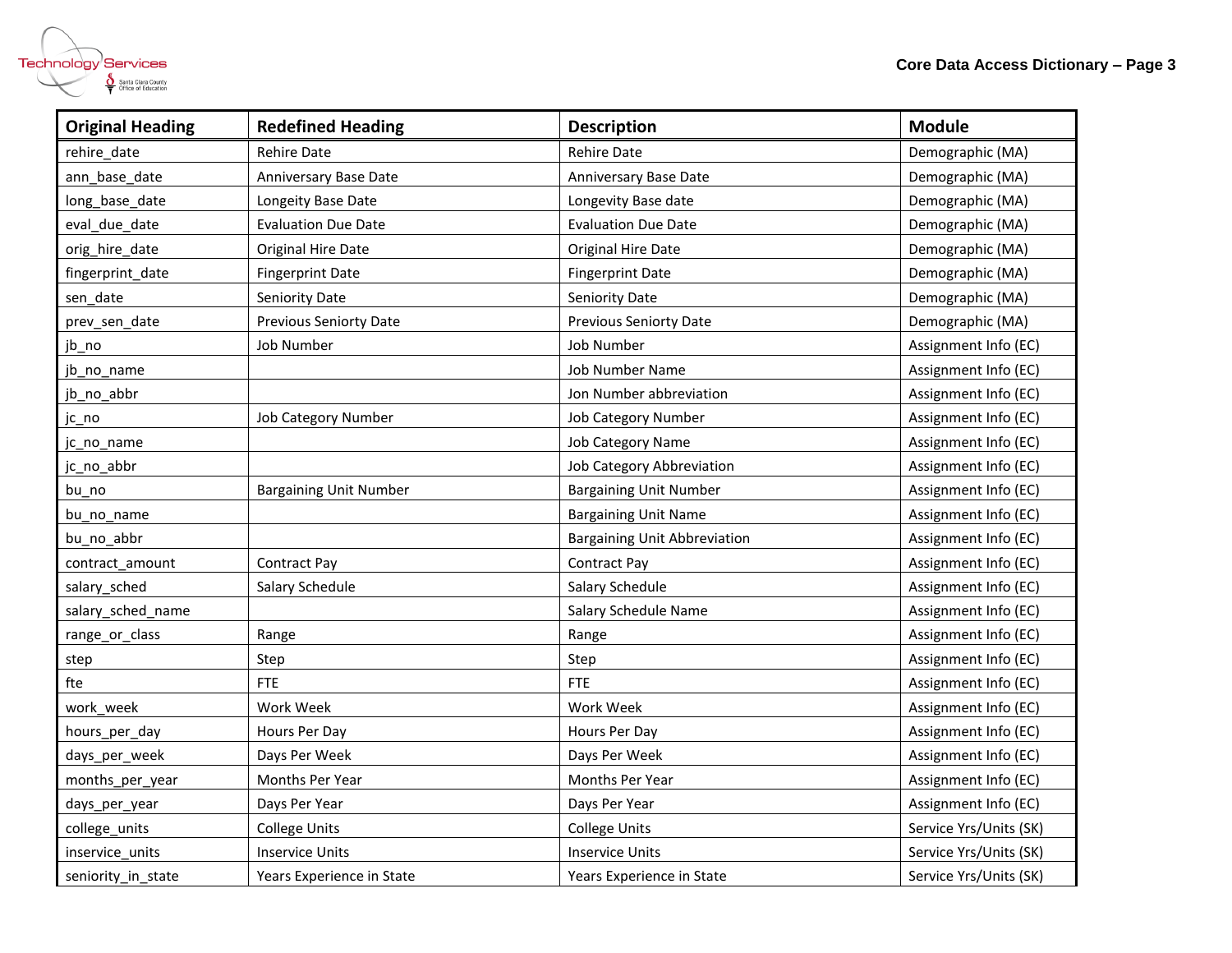



| <b>Original Heading</b> | <b>Redefined Heading</b>                | <b>Description</b>                      | <b>Module</b>          |
|-------------------------|-----------------------------------------|-----------------------------------------|------------------------|
| seniority out state     | Years Experience out of State           | Years Experience out of State           | Service Yrs/Units (SK) |
| exp_district            | Years Experience in District            | Years Experience in District            | Service Yrs/Units (SK) |
| seniority_class         | <b>Seniority Class</b>                  | <b>Seniority Class</b>                  | Service Yrs/Units (SK) |
| seniority_no            | Seniority No                            | Seniority No                            | Service Yrs/Units (SK) |
| leave_group             | Leave Group                             | Leave Group                             | Leave Information (LV) |
| leave_group_name        |                                         | Leave Group Name                        | Leave Information (LV) |
| leave group abbr        |                                         | Leave Group Abbreviation                | Leave Information (LV) |
| leave_start             | Leave_Date Start                        | Leave_Date Start                        | Leave Information (LV) |
| leave_end               | Leave Date End                          | Leave Date End                          | Leave Information (LV) |
| leave_flag              | Leave Flag                              | <b>LEAVE FLAG</b>                       | Leave Information (LV) |
| hispanic latino         | Hispanic Latino                         | Hispanic Latino                         | Demographic (MA)       |
| race_ethnic             | Race Ethnic                             | Race Ethnic                             | Demographic (MA)       |
| race_ethnic_name        |                                         | Race Ethnic Name                        | Demographic (MA)       |
| race ethnic abbr        |                                         | Race Ethnic Abbr                        | Demographic (MA)       |
| race 1                  | Race 1                                  | List multiple races                     | Demographic (MA)       |
| $race_2$                | Race 2                                  | List multiple races                     | Demographic (MA)       |
| race 3                  | Race 3                                  | List multiple races                     | Demographic (MA)       |
| race_4                  | Race 4                                  | List multiple races                     | Demographic (MA)       |
| race_5                  | Race 5                                  | List multiple races                     | Demographic (MA)       |
| misc_date               | Misc Date                               | Misc Date                               | N/A                    |
| pref_name               | <b>Preferred Name</b>                   | <b>Preferred Name</b>                   | Service Yrs/Units (SK) |
| fingerprint_flag        | <b>Fingerprint Flag</b>                 | <b>FINGERPRINT FLAG</b>                 | Service Yrs/Units (SK) |
| state employee id       |                                         | State Employee ID                       |                        |
| term_date               | <b>Termination Date</b>                 | <b>District Date</b>                    | Termination (TE)       |
| tr no                   | <b>Termination Reason Code</b>          | <b>Termination Reason Code</b>          | Termination (TE)       |
| tr no name              | <b>Termination Name</b>                 | Tr Noident Name                         | Termination (TE)       |
| tr no abbr              | Termination abbr                        | Tr Noident Abbr                         | Termination (TE)       |
| eligible_for_rehire     | Eligible for Rehire                     | Eligible for Rehire (Y/N)               | Termination (TE)       |
| ok_to_pay               | Ok to Pay                               | OK to pay                               | Termination (TE)       |
| extref no               | <b>Employee Number</b>                  | <b>Employee Number</b>                  | Generated by QCC       |
| appl ssn                | <b>Applicant Social Security Number</b> | <b>Applicant Social Security Number</b> | Applicant (AP)         |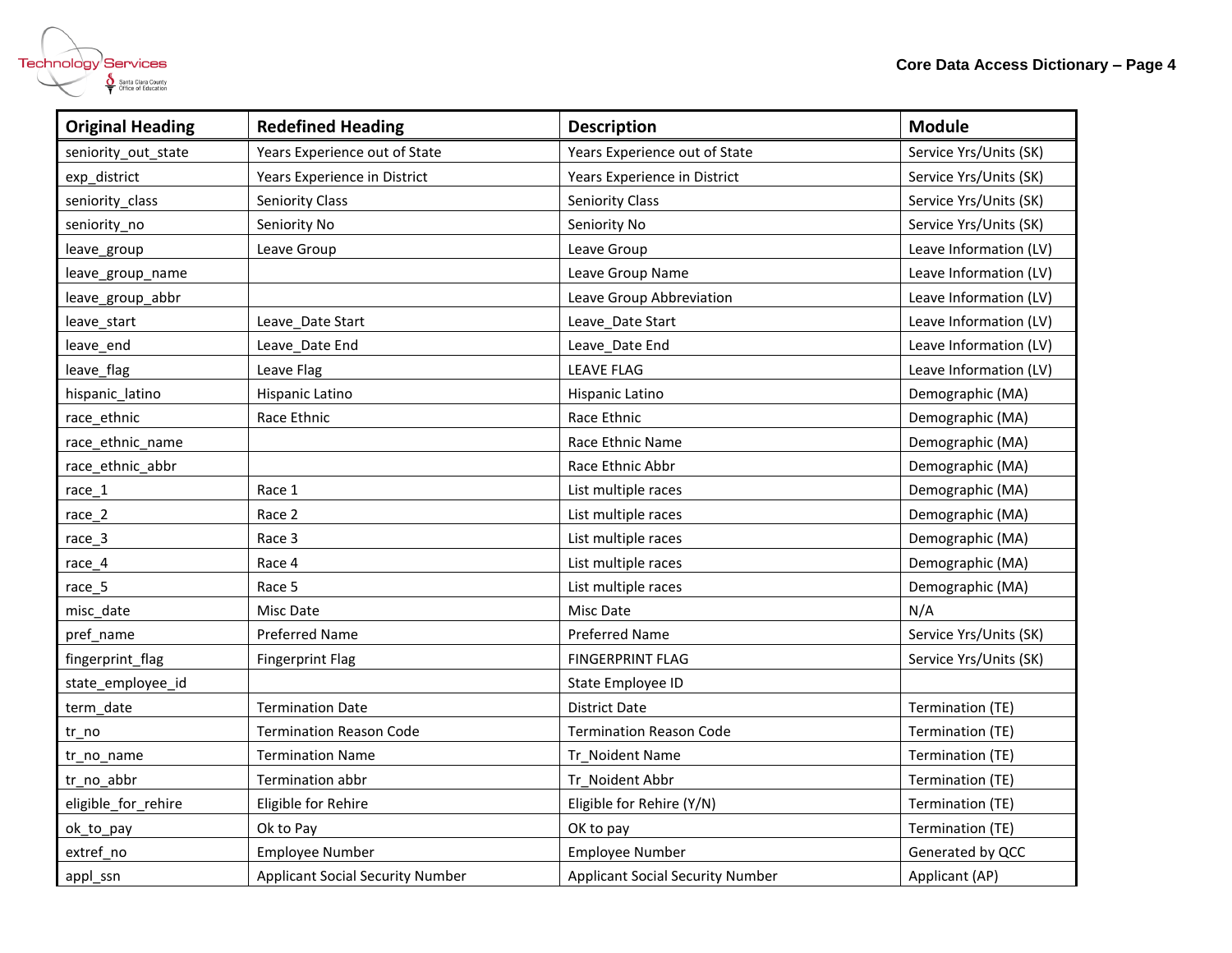



| <b>Original Heading</b> | <b>Redefined Heading</b>             | <b>Description</b>           | <b>Module</b>    |
|-------------------------|--------------------------------------|------------------------------|------------------|
| audit id                | Audit Id                             | Audit Id                     | N/A              |
| audit date              | <b>Audit Date</b>                    | <b>District Date</b>         | N/A              |
| audit_time              | <b>Audit Time</b>                    | District Time                | N/A              |
| tb_expire_date          | TB Expire Date                       | <b>TB Expire</b>             | <b>EA Screen</b> |
| w4 fed status           | <b>Federal Tax Status</b>            | From W-4 Information box     | W4/Control       |
| w4_fed_exemptions       | <b>Federal Tax Exemptions</b>        | From W-4 Information box     | W4/Control       |
| w4_fed_tax_cc           | <b>Federal Tax-CC</b>                | From W-4 Information box     | W4/Control       |
| w4 fed ex               | <b>Federal EXEMPT Flag</b>           | From W-4 Information box     | W4/Control       |
| w4_fed_additional       | <b>Federal Additional Tax Amount</b> | From W-4 Information box     | W4/Control       |
| w4_state_status         | <b>State Tax Status</b>              | From W-4 Information box     | W4/Control       |
| w4 state exemptions     | <b>State Tax Exemptions</b>          | From W-4 Information box     | W4/Control       |
| w4 state tax cc         | State Tax-CC                         | From W-4 Information box     | W4/Control       |
| w4_state_ex             | <b>State EXEMPT Flag</b>             | From W-4 Information box     | W4/Control       |
| w4 state additional     | <b>State Additional Tax Amount</b>   | From W-4 Information box     | W4/Control       |
| w4_county_status        | County Tax Rules                     | Ignore                       | W4/Control       |
| w4_county_exemptions    | <b>County Tax Rules</b>              | Ignore                       | W4/Control       |
| w4 county tax cc        | <b>County Tax Rules</b>              | Ignore                       | W4/Control       |
| w4_county_ex            | <b>County Tax Rules</b>              | Ignore                       | W4/Control       |
| w4_county_additional    | <b>County Tax Rules</b>              | Ignore                       | W4/Control       |
| w4_city_status          | City Tax Rules                       | Ignore                       | W4/Control       |
| w4_city_exemptions      | <b>City Tax Rules</b>                | Ignore                       | W4/Control       |
| w4_city_tax_cc          | City Tax Rules                       | Ignore                       | W4/Control       |
| w4_city_ex              | City Tax Rules                       | Ignore                       | W4/Control       |
| w4 city additional      | <b>City Tax Rules</b>                | Ignore                       | W4/Control       |
| w4_local_status         | <b>Local Tax Rules</b>               | Ignore                       | W4/Control       |
| w4 local exemptions     | Local Tax Rules                      | Ignore                       | W4/Control       |
| w4 local_tax_cc         | <b>Local Tax Rules</b>               | Ignore                       | W4/Control       |
| w4_local_ex             | <b>Local Tax Rules</b>               | Ignore                       | W4/Control       |
| w4_local_additional     | Local Tax Rules                      | Ignore                       | W4/Control       |
| w4 check sort1          | <b>Check Sort</b>                    | From Control Information box | W4/Control       |
| w4_check_sort1_name     | Auto-generated from w4_check_sort1   | From Control Information box | W4/Control       |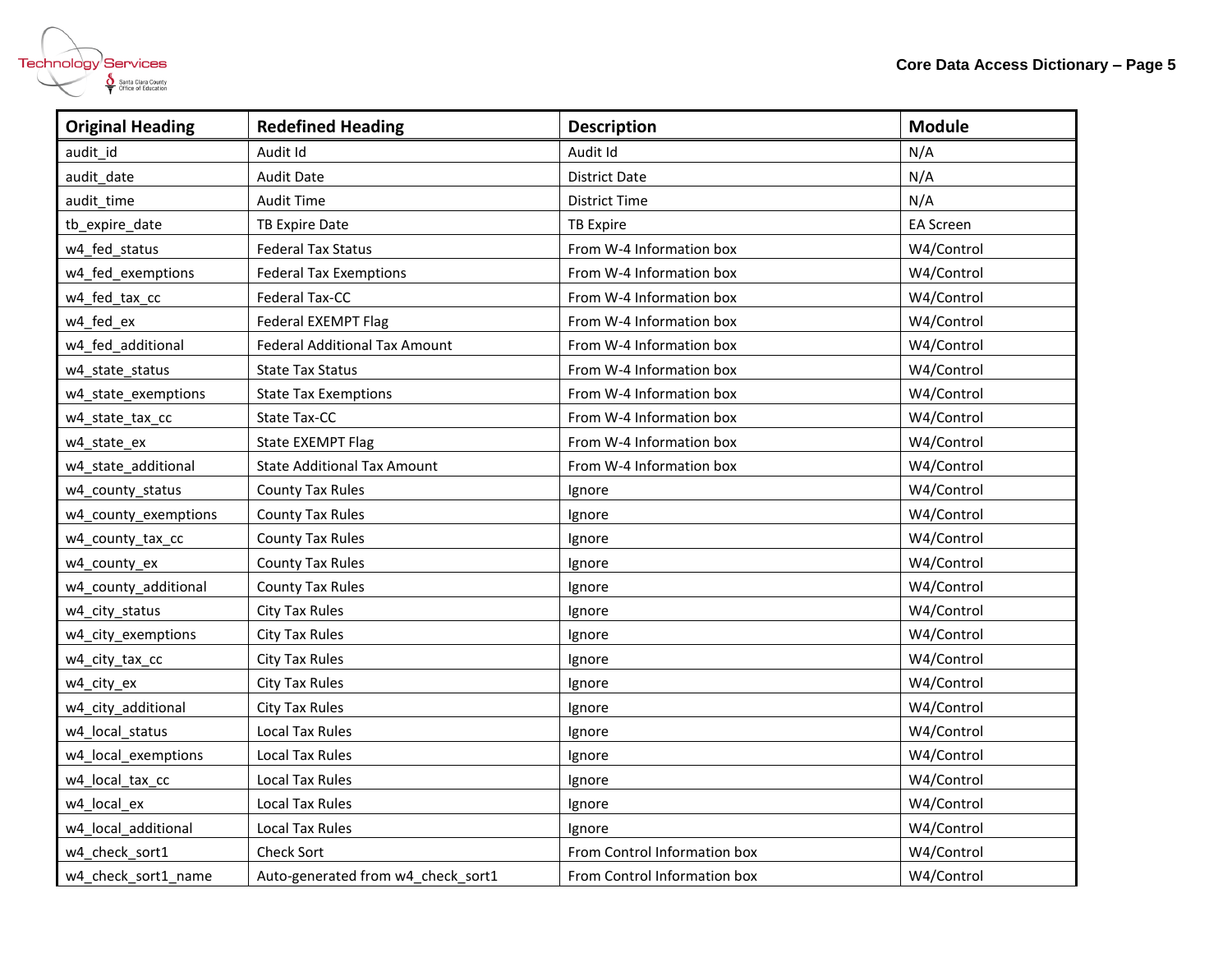

| <b>Original Heading</b> | <b>Redefined Heading</b>             | <b>Description</b>           | <b>Module</b> |
|-------------------------|--------------------------------------|------------------------------|---------------|
| w4 check sort1 abbr     | Auto-generated from w4_check_sort1   | From Control Information box | W4/Control    |
| w4 check sort2          | Alt Check Sort                       | From Control Information box | W4/Control    |
| w4_check_sort2_name     | Auto-generated from w4_check_sort2   | From Control Information box | W4/Control    |
| w4_check_sort2_abbr     | Auto-generated from w4_check_sort2   | From Control Information box | W4/Control    |
| w4_pay_code             | Pay Code                             | From Control Information box | W4/Control    |
| w4_pay_code_name        | Auto-generated from w4_pay_code      | From Control Information box | W4/Control    |
| w4_pay_code_abbr        | Auto-generated from w4_pay_code      | From Control Information box | W4/Control    |
| w4_ret_system           | <b>Primary Retirement System</b>     | From Control Information box | W4/Control    |
| w4_ret_system_name      | Auto-generated from w4_ret_system    | From Control Information box | W4/Control    |
| w4_ret_system_abbr      | Auto-generated from w4_ret_system    | From Control Information box | W4/Control    |
| w4_ret_code             | <b>Retirement Code</b>               | From Control Information box | W4/Control    |
| w4_pay_sched            | Pay Schedule                         | From Control Information box | W4/Control    |
| w4_pay_sched_name       | Auto-generated from w4 pay sched     | From Control Information box | W4/Control    |
| w4_pay_cycle            | Auto-generated from w4_pay_sched     | From Control Information box | W4/Control    |
| w4_stat_ded             | <b>Staturory Deductions</b>          | From Control Information box | W4/Control    |
| w4_stat_ded_name        | Auto-generated from w4_stat_ded      | From Control Information box | W4/Control    |
| w4 control group        | Control group                        | From Control Information box | W4/Control    |
| w4_control_group_name   | Auto-generated from w4_control_group | From Control Information box | W4/Control    |
| w4_control_group_abbr   | Auto-generated from w4_control_group | From Control Information box | W4/Control    |
| w4_dpo                  | Deferred Pay Option                  | From Control Information box | W4/Control    |
| w4 sui                  | State Unemployment Insurance         | From Control Information box | W4/Control    |
| w4_ret_rate             | <b>Retirement Rate</b>               | From Control Information box | W4/Control    |
| w4 member id            | Member ID                            | From Control Information box | W4/Control    |
| w4_user_def_1           | User def (1)                         | From Control Information box | W4/Control    |
| w4_user_def_2           | User def (2)                         | From Control Information box | W4/Control    |
| w4 user def 3           | User def (3)                         | From Control Information box | W4/Control    |
| w4_user_def_4           | User def (4)                         | From Control Information box | W4/Control    |
| w4_user_def_5           | User def (5)                         | From Control Information box | W4/Control    |
| w4 audit id             |                                      | What kind of w4 audit        |               |
| w4_audit_date           |                                      | W4 Auditident Date           |               |
| w4 audit time           |                                      | District Time                |               |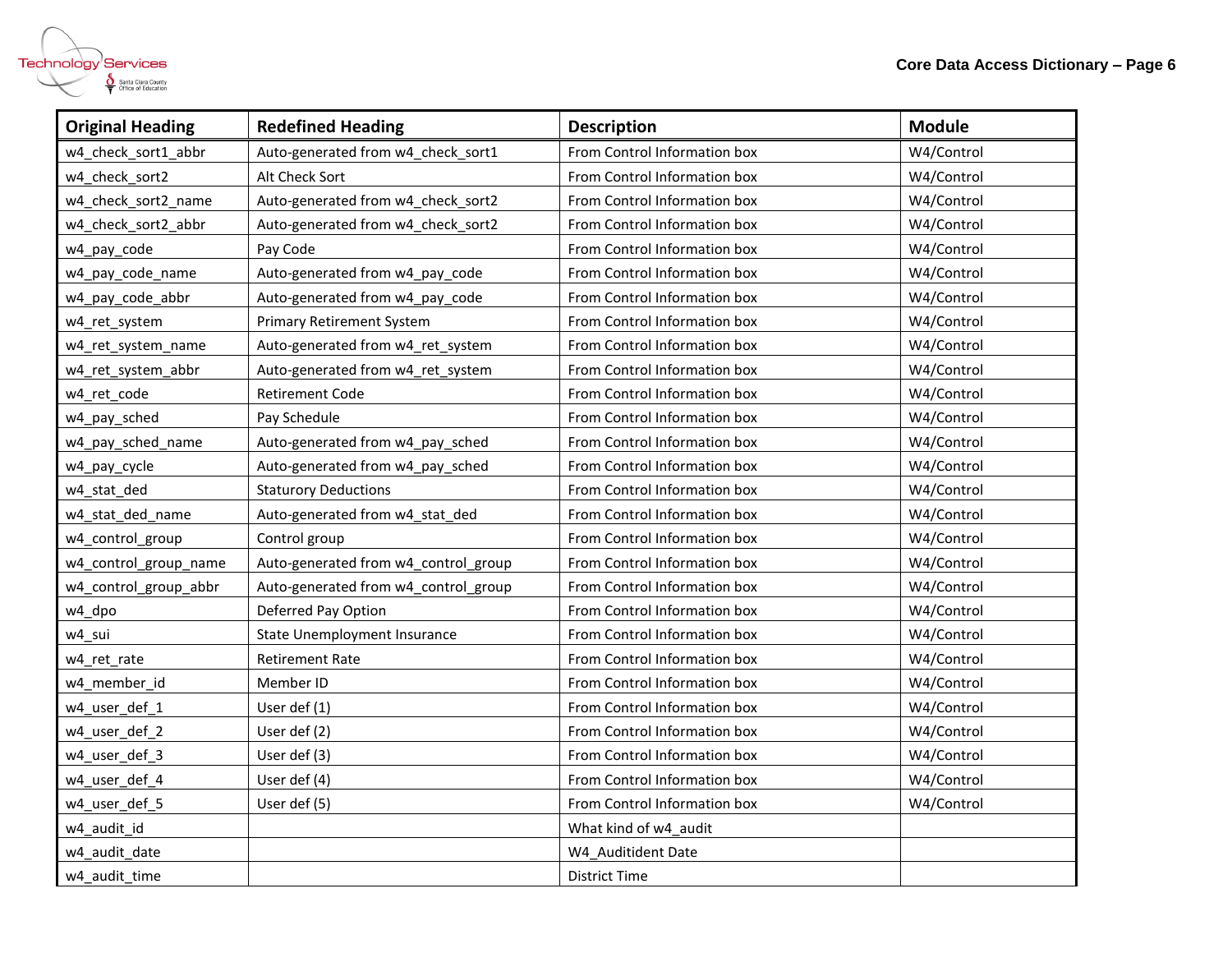

| <b>Original Heading</b> | <b>Redefined Heading</b> | <b>Description</b>       | <b>Module</b>       |
|-------------------------|--------------------------|--------------------------|---------------------|
| mfd_2x_name_r_1         |                          | Ignore                   | Ignore              |
| mfd_2x_name_r_2         |                          | Ignore                   | Ignore              |
| mfd_2x_name_r_3         |                          | Ignore                   | Ignore              |
| mfd_2x_name_r_4         |                          | Ignore                   | Ignore              |
| mfd_2x_name_r_5         |                          | Ignore                   | Ignore              |
| mfd_2x_name_r_6         |                          | Ignore                   | Ignore              |
| mfd_4x_name_r_1         |                          | Ignore                   | Ignore              |
| mfd_4x_name_r_2         |                          | Ignore                   | Ignore              |
| mfd_4x_name_r_3         |                          | Ignore                   | Ignore              |
| mfd_4x_name_r_4         |                          | Ignore                   | Ignore              |
| mfd_4x_name_r_5         |                          | Ignore                   | Ignore              |
| mfd_4x_name_r_6         |                          | Ignore                   | Ignore              |
| mfd_6x_name_r_1         |                          | Ignore                   | Ignore              |
| mfd_6x_name_r_2         |                          | Ignore                   | Ignore              |
| mfd_6x_name_r_3         |                          | Ignore                   | Ignore              |
| mfd_6x_name_r_4         |                          | Ignore                   | Ignore              |
| mfd 6x name r 5         |                          | Ignore                   | Ignore              |
| mfd_6x_name_r_6         |                          | Ignore                   | Ignore              |
| mfd_8x_name_r_1         |                          | Ignore                   | Ignore              |
| mfd_8x_name_r_2         |                          | Ignore                   | Ignore              |
| mfd_8x_name_r_3         |                          | Ignore                   | Ignore              |
| mfd_8x_name_r_4         |                          | Ignore                   | Ignore              |
| mfd 8x name r 5         |                          | Ignore                   | Ignore              |
| mfd_8x_name_r_6         |                          | Ignore                   | Ignore              |
| $mfd_10x_name_r_1$      |                          | Ignore                   | Ignore              |
| mfd_10x_name_r_2        |                          | Ignore                   | Ignore              |
| mfd_10x_name_r_3        |                          | Ignore                   | Ignore              |
| mfd_10x_name_r_4        |                          | Ignore                   | Ignore              |
| mfd_10x_name_r_5        |                          | Ignore                   | Ignore              |
| mfd_10x_name_r_6        |                          | Ignore                   | Ignore              |
| mfd_2x_name_s_1         |                          | 1st Box 2 character name | Client Defined (CL) |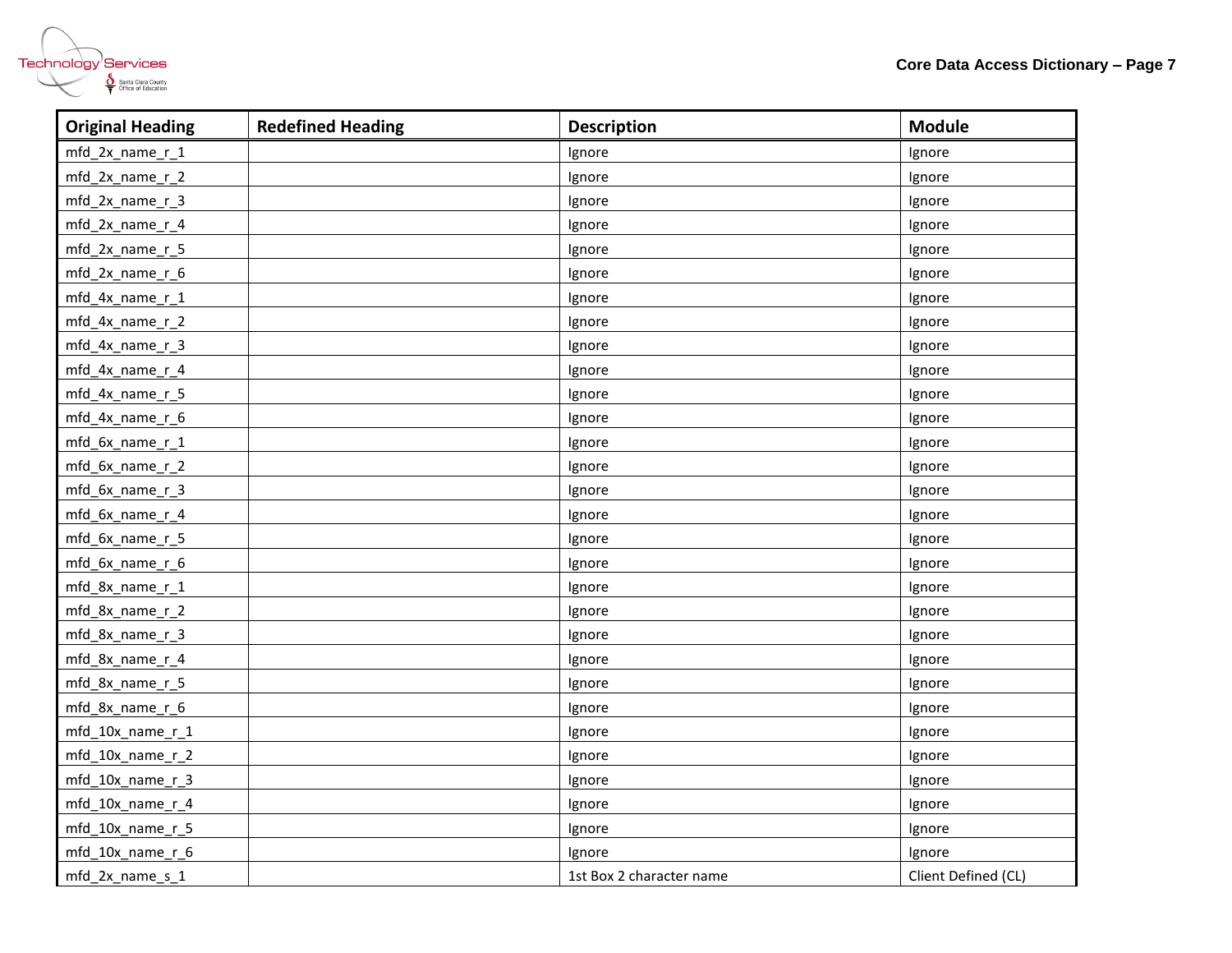

| <b>Original Heading</b> | <b>Redefined Heading</b> | <b>Description</b>        | <b>Module</b>       |
|-------------------------|--------------------------|---------------------------|---------------------|
| mfd_2x_name_s_2         |                          | 2nd Box 2 character name  | Client Defined (CL) |
| mfd_2x_name_s_3         |                          | 3rd Box 2 character name  | Client Defined (CL) |
| mfd_2x_name_s_4         |                          | 4th Box 2 character name  | Client Defined (CL) |
| mfd_2x_name_s_5         |                          | 5th Box 2 character name  | Client Defined (CL) |
| mfd 2x name s 6         |                          | 6th Box 2 character name  | Client Defined (CL) |
| mfd_4x_name_s_1         |                          | 1st Box 4 character name  | Client Defined (CL) |
| mfd_4x_name_s_2         |                          | 2nd Box 4 character name  | Client Defined (CL) |
| mfd_4x_name_s_3         |                          | 3rd Box 4 character name  | Client Defined (CL) |
| mfd_4x_name_s_4         |                          | 4th Box 4 character name  | Client Defined (CL) |
| mfd_4x_name_s_5         |                          | 5th Box 4 character name  | Client Defined (CL) |
| mfd 4x name s 6         |                          | 6th Box 4 character name  | Client Defined (CL) |
| mfd_6x_name_s_1         |                          | 1st Box 6 character name  | Client Defined (CL) |
| mfd_6x_name_s_2         |                          | 2nd Box 6 character name  | Client Defined (CL) |
| mfd_6x_name_s_3         |                          | 3rd Box 6 character name  | Client Defined (CL) |
| mfd_6x_name_s_4         |                          | 4th Box 6 character name  | Client Defined (CL) |
| mfd_6x_name_s_5         |                          | 5th Box 6 character name  | Client Defined (CL) |
| mfd_6x_name_s_6         |                          | 6th Box 6 character name  | Client Defined (CL) |
| mfd_8x_name_s_1         |                          | 1st Box 8 character name  | Client Defined (CL) |
| mfd_8x_name_s_2         |                          | 2nd Box 8 character name  | Client Defined (CL) |
| mfd_8x_name_s_3         |                          | 3rd Box 8 character name  | Client Defined (CL) |
| mfd_8x_name_s_4         |                          | 4th Box 8 character name  | Client Defined (CL) |
| mfd_8x_name_s_5         |                          | 5th Box 8 character name  | Client Defined (CL) |
| mfd_8x_name_s_6         |                          | 6th Box 8 character name  | Client Defined (CL) |
| mfd_10x_name_s_1        |                          | 1st Box 10 character name | Client Defined (CL) |
| mfd_10x_name_s_2        |                          | 2nd Box 10 character name | Client Defined (CL) |
| mfd_10x_name_s_3        |                          | 3rd Box 10 character name | Client Defined (CL) |
| mfd_10x_name_s_4        |                          | 4th Box 10 character name | Client Defined (CL) |
| mfd_10x_name_s_5        |                          | 5th Box 10 character name | Client Defined (CL) |
| mfd 10x name s 6        |                          | 6th Box 10 character name | Client Defined (CL) |
| mfd_audit_id            |                          | Audit ID for CL screen    | Client Defined (CL) |
| mfd audit date          |                          | Audit Date for CL         | Client Defined (CL) |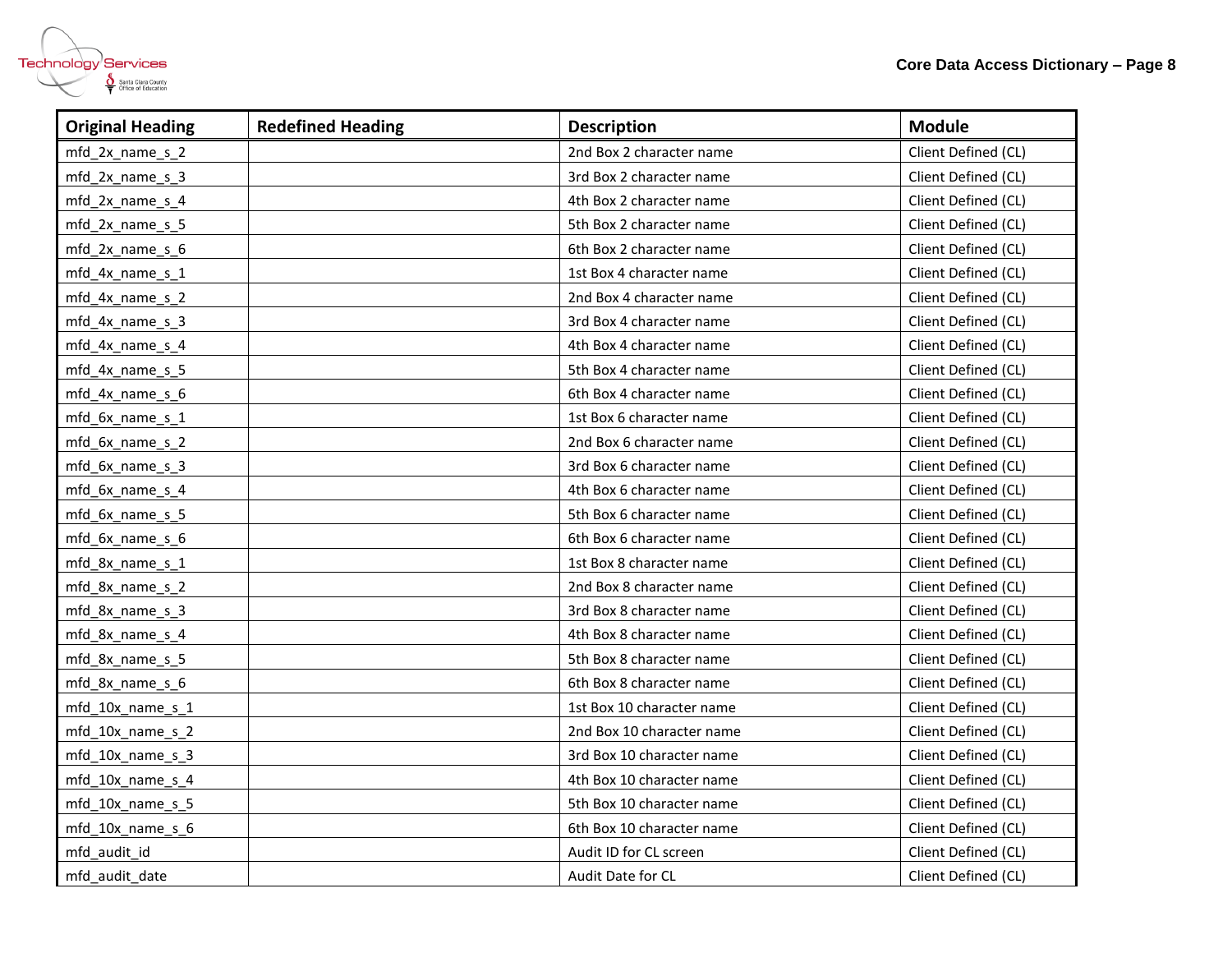

| <b>Original Heading</b> | <b>Redefined Heading</b> | <b>Description</b>        | <b>Module</b>       |
|-------------------------|--------------------------|---------------------------|---------------------|
| mfd_audit_time          |                          | Audit Time for CL         | Client Defined (CL) |
| ea $2_1$                |                          | 1st Box 2 character data  | Client Defined (CL) |
| $ea_2_2$                |                          | 2nd Box 2 character data  | Client Defined (CL) |
| $ea_2_3$                |                          | 3rd Box 2 character data  | Client Defined (CL) |
| ea $24$                 |                          | 4th Box 2 character data  | Client Defined (CL) |
| ea_2_5                  |                          | 5th Box 2 character data  | Client Defined (CL) |
| ea_2_6                  |                          | 6th Box 2 character data  | Client Defined (CL) |
| $ea_4_1$                |                          | 1st Box 4 character data  | Client Defined (CL) |
| ea_4_2                  |                          | 2nd Box 4 character data  | Client Defined (CL) |
| ea_4_3                  |                          | 3rd Box 4 character data  | Client Defined (CL) |
| ea_4_4                  |                          | 4th Box 4 character data  | Client Defined (CL) |
| ea_4_5                  |                          | 5th Box 4 character data  | Client Defined (CL) |
| ea_4_6                  |                          | 6th Box 4 character data  | Client Defined (CL) |
| ea_6_1                  |                          | 1st Box 6 character data  | Client Defined (CL) |
| ea_6_2                  |                          | 2nd Box 6 character data  | Client Defined (CL) |
| ea_6_3                  |                          | 3rd Box 6 character data  | Client Defined (CL) |
| ea_6_4                  |                          | 4th Box 6 character data  | Client Defined (CL) |
| ea_6_5                  |                          | 5th Box 6 character data  | Client Defined (CL) |
| ea_6_6                  |                          | 6th Box 6 character data  | Client Defined (CL) |
| ea_8_1                  |                          | 1st Box 8 character data  | Client Defined (CL) |
| ea_8_2                  |                          | 2nd Box 8 character data  | Client Defined (CL) |
| ea_8_3                  |                          | 3rd Box 8 character data  | Client Defined (CL) |
| ea_8_4                  |                          | 4th Box 8 character data  | Client Defined (CL) |
| ea_8_5                  |                          | 5th Box 8 character data  | Client Defined (CL) |
| ea_8_6                  |                          | 6th Box 8 character data  | Client Defined (CL) |
| ea_10_1                 |                          | 1st Box 10 character data | Client Defined (CL) |
| ea_10_2                 |                          | 2nd Box 10 character data | Client Defined (CL) |
| ea_10_3                 |                          | 3rd Box 10 character data | Client Defined (CL) |
| ea_10_4                 |                          | 4th Box 10 character data | Client Defined (CL) |
| ea_10_5                 |                          | 5th Box 10 character data | Client Defined (CL) |
| ea_10_6                 |                          | 6th Box 10 character data | Client Defined (CL) |